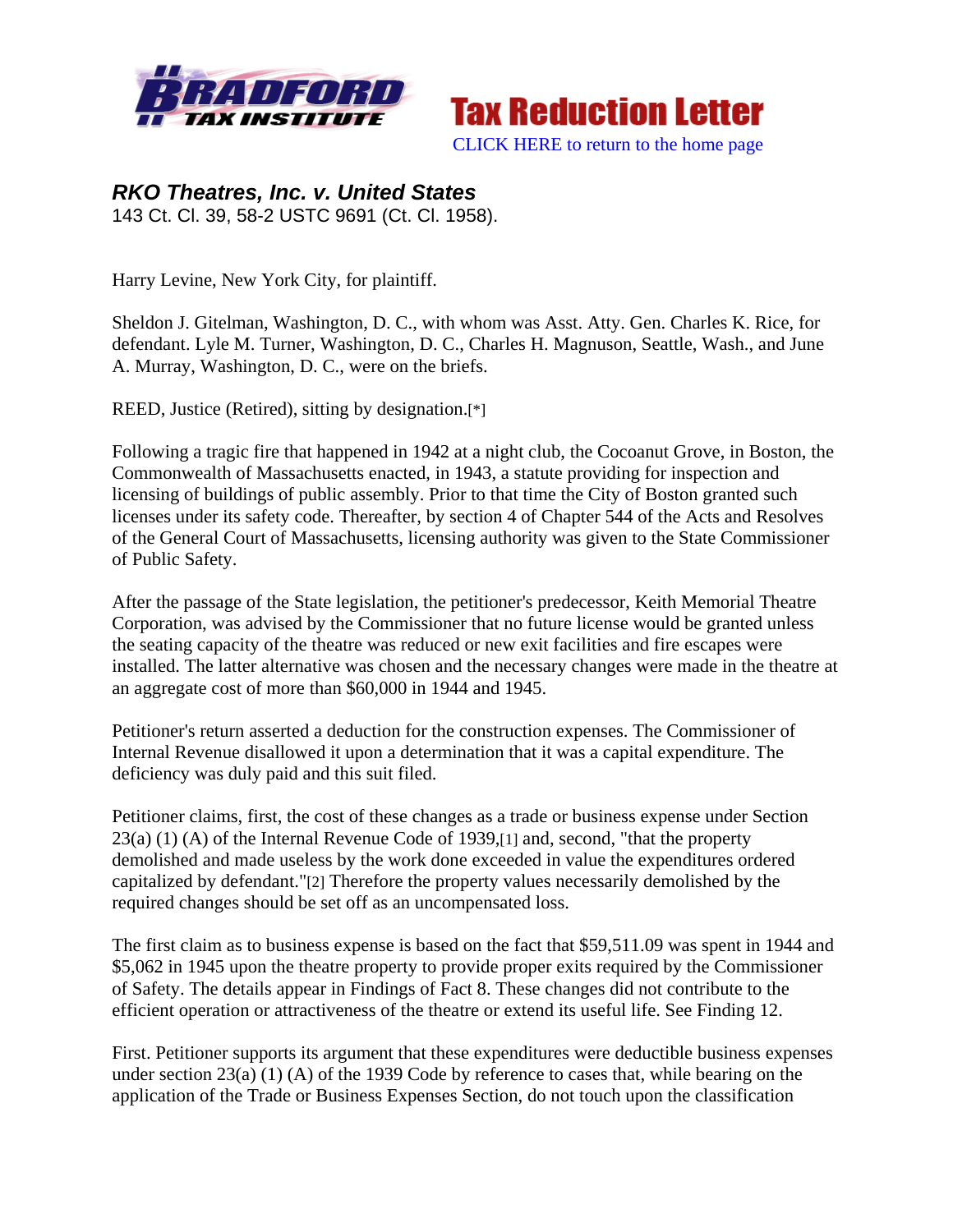problem, as between business or capital expenses, section 24(a) (2), 26 U.S.C. § 24(a) (2), see note 6, infra, for structural changes to meet governmental safety requirements. The language of the cases relied upon must be read in the light of the problem presented. For example, in Union Pacific R. Co. v. United States, 99 U.S. 402, 25 L.Ed. 274, an excerpt of which is quoted by plaintiff[3] to support its argument that the present structural changes were not capital, the question was whether net earnings, five percent of which was to be paid on the indebtedness to the United States, were to be determined before or after deducting from gross earnings of "expenditures for station buildings, shops, &c." They were held deductible, as a matter of good business practice in such a case, not as a legal conclusion such as is required under section 23. See pages 420-422 of 99 U. S. Actually the words quoted by petitioner seem to limit expenses to maintenance of "good condition and repair," although the Supreme Court did consider in that case large improvements could be charged to income.

Plaintiff cites Illinois Merchants Trust Co., 4 B.T.A. 103, as a leading case in the capital versus ordinary expense controversy. There piles under a building rotted when exposed by recession of a water level. They were treated or replaced. The cost of repair was held to be an expense deduction for income taxation.

Plaintiff also relies on American Bemberg Corporation, 10 T.C. 361, affirmed without opinion, 6 Cir., 177 F.2d 200. There expensive foundation reconstruction was necessitated by previously unknown subsurface weakness. The expenditures caused no improvements of efficiency or extension of life for the plant. The cost was held an ordinary and necessary expense. The same result was reached in Kansas City Southern Railway Co. v. United States, 112 F. Supp. 164, 125 Ct.Cl. 287, also cited by plaintiff, where piles were necessary to shore up the railway tracks along a river bank when it was softened by water pockets and mudheaves.

Midland Empire Packing Co., 14 T.C. 635, apparently comes nearer to supporting plaintiff's position than any other cited. There the court approved a business expense deduction when the taxpayer was compelled to line its concrete walled cellar storage room for meats with additional concrete to exclude damaging oil seepage from a nearby refinery under threat from Federal meat inspectors to oilproof the cellar or shut down the plant. The life or value of the building was not increased by the lining. Page 641. It was held the repairs were made in order that the taxpayer might continue to operate the plant. Since no new construction or equipment was added, the court held the facts called for the application of the holding in the Illinois Merchants Trust Co. case.[4]

Since the decision of the Midland case, a case much closer on its facts to this case has been decided.[5] In order to operate, the taxpayer was required by Trenton's Building Inspector to construct a fire passageway to the street. It eliminated certain theatre conveniences.

## It was held:

 "The petitioner first contends that the cost of the construction and installation of the fireproof fire passageway was a charge against income for 1947 because unless the expenditure had been made the Capitol Theatre would have had to close in that year, and also, that the expenditure was made for the purpose of keeping the theatre property in good and ordinarily efficient operating condition. It contends further that the new passageway decreased the value of the theatre and the possibilities for its profitable operation rather than improving and bettering the theatre.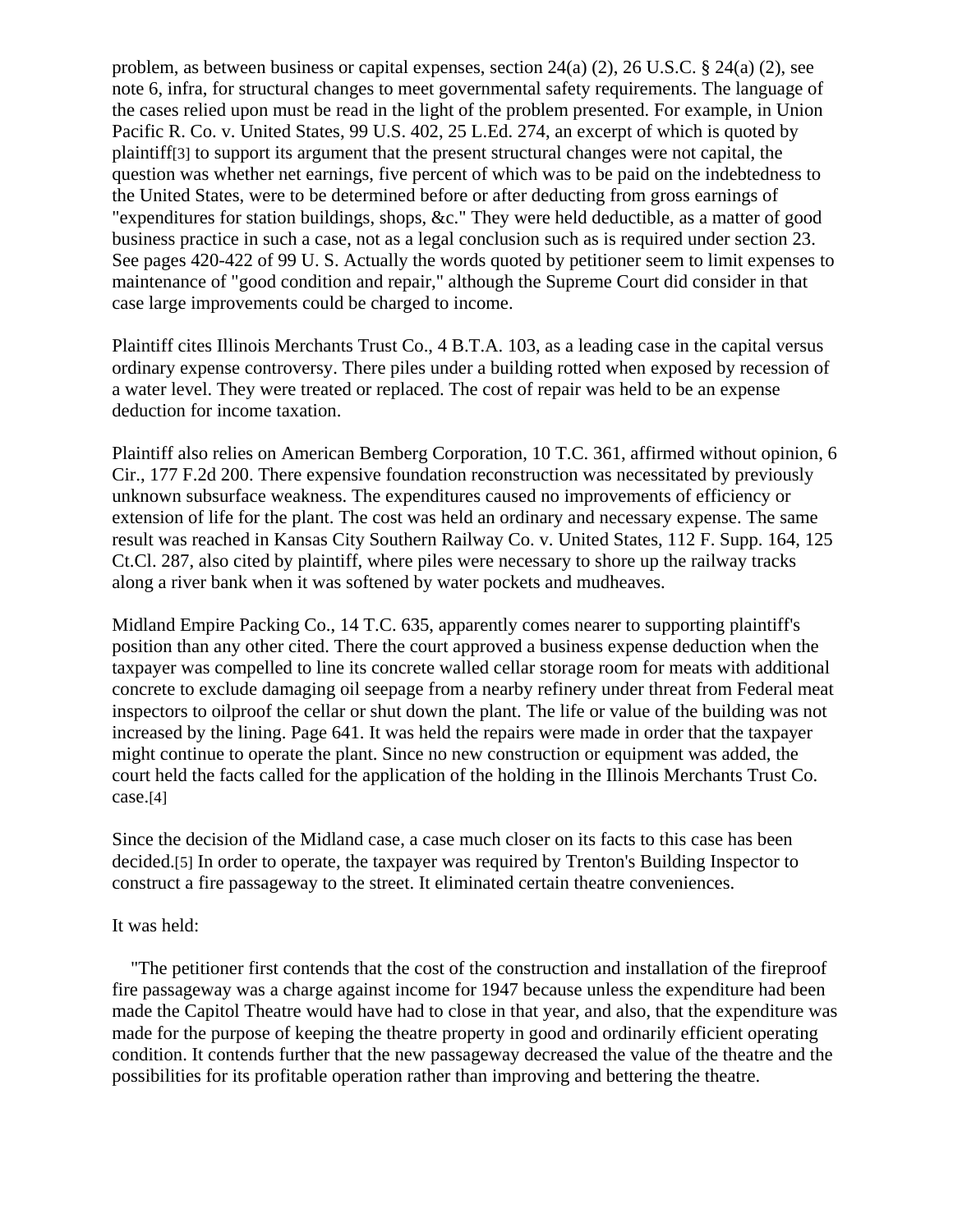"We do not agree with the petitioner. The fire passageway represented a permanent addition to the theatre property to give it an additional safety facility for the safe exit of its patrons from the balcony to an open area or a street. It was ordered by the city of Trenton. It was an improvement or betterment having a useful life of more than the year in which it was constructed and which depreciates over a period of years." 13 TCM at page 551.

The Government and the cases admit the difficulty of differentiating in many instances between "ordinary and necessary expenses" on one hand, and, on the other, amounts "paid out for new buildings or for permanent improvements or betterments made to increase the value of any property or estate."[6] The finding against the taxpayer by the Commissioner is presumptively correct.[7] Besides the New Brunswick Theatre case there has been Hotel Sulgrave, Inc., v. Commissioner, 21 T.C. 619. There the City of New York required a sprinkler system to be installed in an apartment house. No additional income or other advantage was realized from the installation. The court said:

 "We do not agree that the installation of the sprinkler system constituted a repair made `for the purpose of keeping the property in an ordinarily efficient operating condition.' Cf. Illinois Merchants Trust Co., 4 B.T.A. 103, 106, cited by petitioner. It was a permanent addition to the property ordered by the city of New York to give the property additional protection from the hazard of fire. It was an improvement or betterment having a life extending beyond the year in which it was made and which depreciates over a period of years. While it may not have increased the value of the hotel property or prolonged its useful life, the property became more valuable for use in the petitioner's business by reason of compliance with the city's order. The respondent did not err in determining that the cost of this improvement or betterment should be added to petitioner's capital investment in the building, and recovered through depreciation deductions in the years of its useful life. International Building Co., 21 B.T.A. 617, 621, and cases cited therein; Difco Laboratories, Inc., 10 T.C. 660, 669."

Accord: George Haiss Mfg. Co., ¶ 57,241 P-H Memo T.C. See also Mt. Morris Drive-In Theatre, 25 T.C. 272.

In the present case, the taxpayer decided to comply with the construction necessary to meet the requirements for safety. The additions and changes were not in any sense a repair or replacement of existing facilities. They were permanent changes designed to make it possible to carry on a business for profit. They were ordinary and necessary expenditures in the sense of a normal reaction of an owner to a governmental safety requirement for the operation of a profitable business. Cf. Deputy v. Du Pont, 308 U.S. 488, 494-497, 60 S.Ct. 363, 84 L.Ed. 416. But putting in fireproof doors in masonry walls, reconderground passageway are not the "ordinary and necessary expenses" of carrying on a business that allows a deduction structing fire escapes, and closing an unfrom income for tax purposes under 26 U.S.C. § 23 of the 1939 Code. This was not a repair, "a substitution of new parts or restoration of certain parts of a given whole,"[8] but a capital improvement made to increase the value of the property for use in the taxpayer's theatre business. Cf., Hotel Sulgrave, supra.

Second. Petitioner argues also for a set-off against any disallowed expenditures of the depreciated cost, \$47,000, of the portion of the theatre property demolished or made useless by the required improvements. See Commissioner's Report, ¶ 11. There is an allegation in the petition referring to this destruction of values but apparently no claim was made to the Commissioner of Internal Revenue. See section 3772, I.R.C.1939, 26 U.S.C. § 3772; section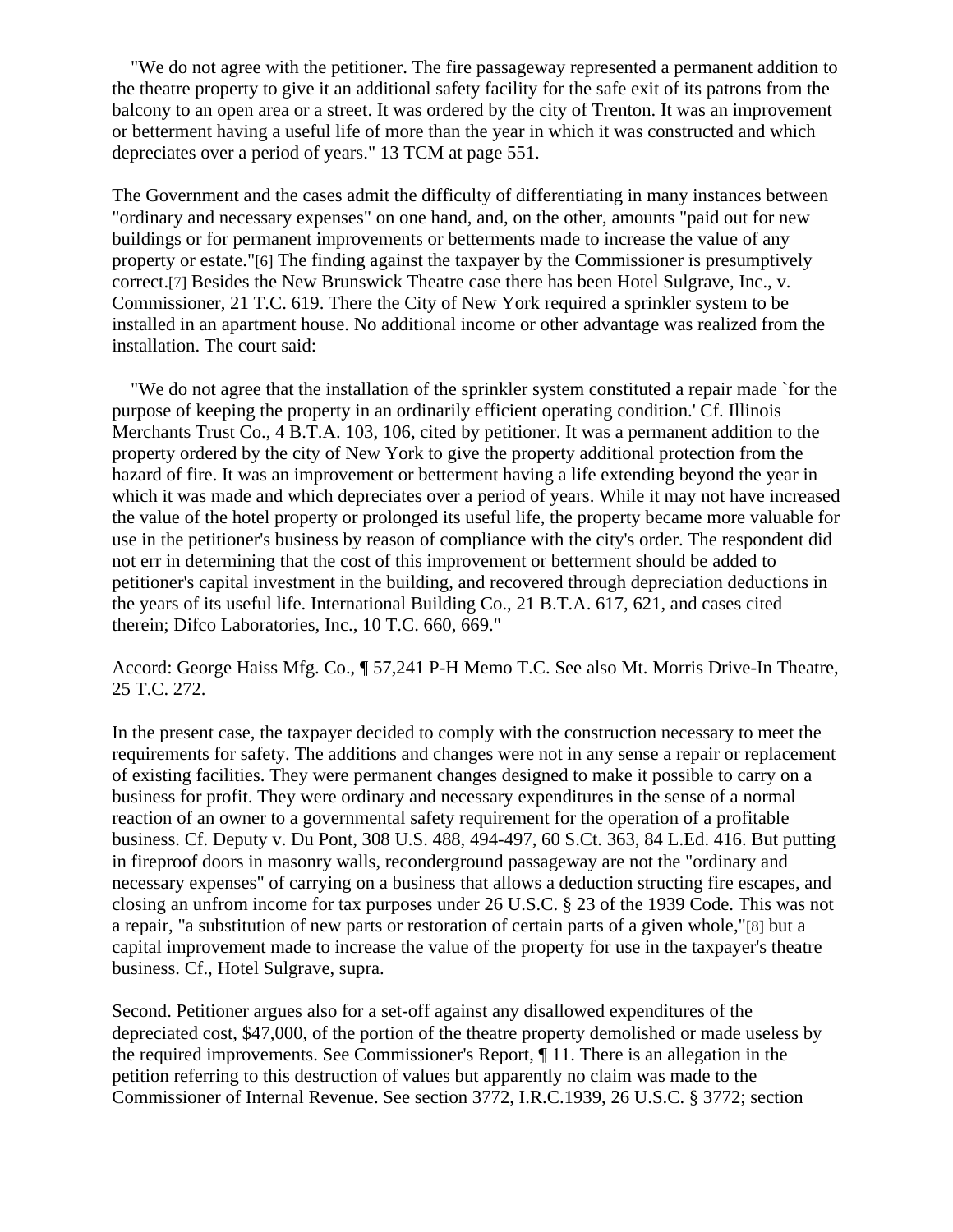7422, I.R.C.1954, 26 U.S.C. § 7422. The brief of the Government dismisses this claim, summarily, thus:

 "The amounts alleged as property demolished or destroyed cannot be deducted pursuant to Section 23(f) of the Internal Revenue Code of 1939. \*\*\* Those amounts constitute the cost of making the structural changes pursuant to state authority. Therefore they are includible as part of the capital investment and cannot be set off against such expenditures."

Where realty is bought for the purpose of building a new plant or enlarging the old, the value of any buildings demolished to erect others is not a deductible loss.[9] The same is true as to a lessor, when a lessee removes existing structures to erect a new building. The value of the existing property continues as a part of the cost of the new construction.[10] It is to be capitalized and amortized. The same rule has been applied when the demolition is determined upon after acquisition.

 "If a building is demolished because unsuitable for further use, the transaction with respect to the building is closed and the taxpayer may take his loss; but if the purpose of demolition is to make way for the erection of a new structure, the result is merely to substitute a more valuable asset for the less valuable and the loss from demolition may reasonably be considered as part of the cost of the new asset and to be depreciated during its life, as is a broker's commission for negotiating a lease."[11]

We think the same rule should be applied here. The ownership of the theatre by petitioner is not a completed transaction. The depreciated value before the additions, plus the cost of the additions, when depreciated will restore the entire cost to the owner. It is not a repair of a fixture or wall, damaged by accident or natural forces. There is an addition of facilities to meet safety requirements made for the purpose of increasing the value of the property for use as a theatre. This we hold is a capital improvement.

Judgment shall be entered for the United States.

JONES, Chief Judge, and LARAMORE, MADDEN, and LITTLETON, Judges, concur.

[\*] Keith Massachusetts Corporation v. The United States, No. 332-56, also a claim by a Massachusetts theatre to treat costs for required changes in structure as a deductible expense, is ruled by this opinion and a similar order will be entered. The only legal difference from the facts in the two cases is that in the Keith case improvements were put upon a leasehold with more than a year to run instead of a fee, as in the present case. We do not see that this difference in title affects the problem of whether the cost was a capital investment or an allowable expense.

[1] "§ 23. Deductions from gross income. In computing net income there shall be allowed as deductions:

"(a) Expenses.

"(1) Trade or business.

"(A) In general. All the ordinary and necessary expenses paid or incurred during the taxable year in carrying on any trade or business, including a reasonable allowance for salaries or other compensation for personal services actually rendered; traveling expenses (including the entire amount expended for meals and lodging) while away from home in the pursuit of a trade or business; and rentals or other payments required to be made as a condition to the continued use or possession, for purposes of the trade or business, of property to which the taxpayer has not taken or is not taking title or in which he has no equity. \* \* \*."